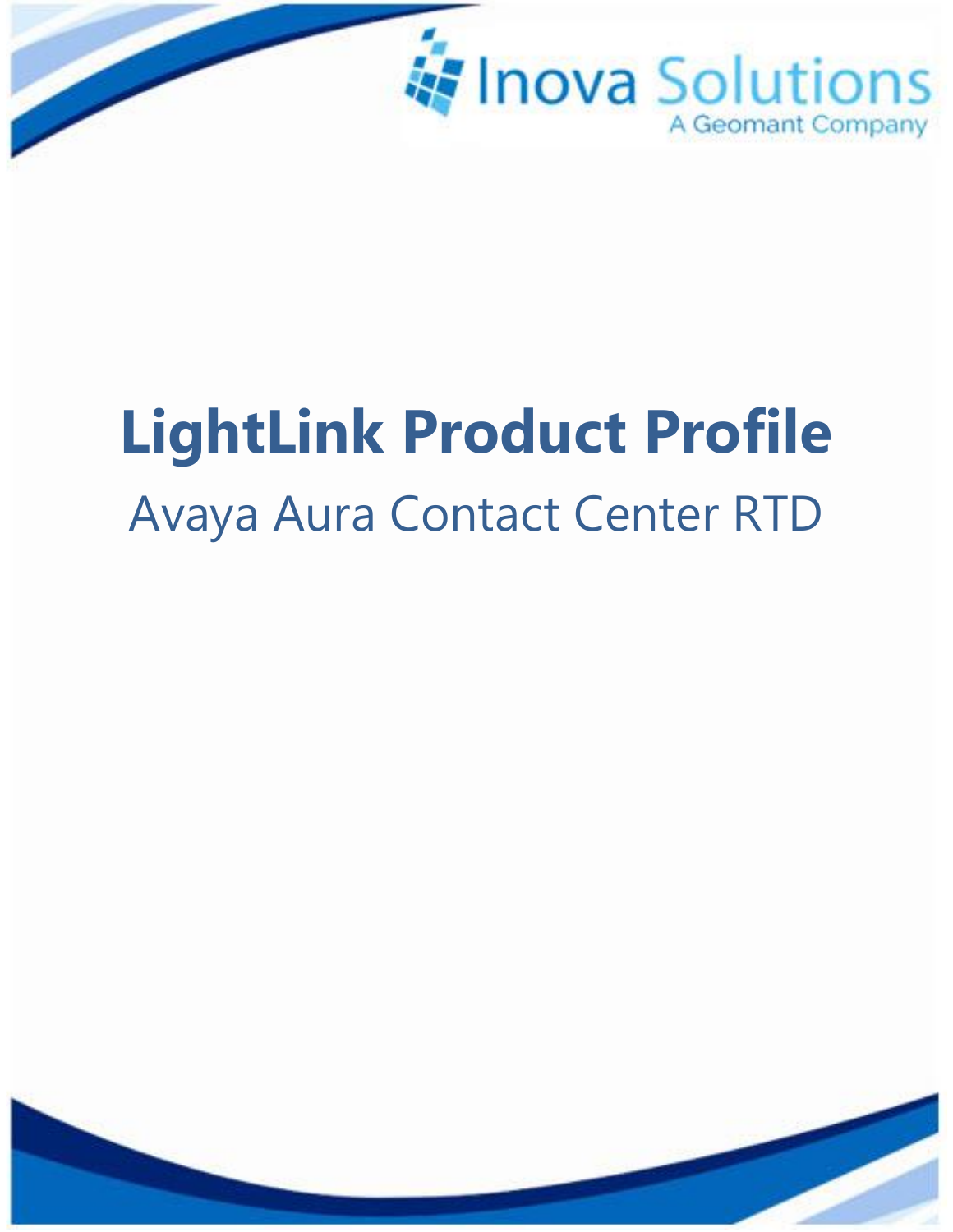

LightLink Product Profile Avaya Aura Contact Center RTD

April 1, 2015

#### NOTICE OF TRADEMARK:

### Inova LightLink and its components are trademarks of Inova Solutions. Avaya is a registered trademark of Avaya, Inc.

While reasonable efforts have been taken in the preparation of this document to ensure its accuracy, Inova Solutions, Inc. assumes no liability resulting from any errors or omissions in this manual, or from the use of the information contained herein.

> © 2021 Inova Solutions, Inc., a Geomant Company 971 2nd ST S.E. Charlottesville, VA 22902 434.817.8000

> > [www.inovasolutions.com](http://www.inovasolutions.com/)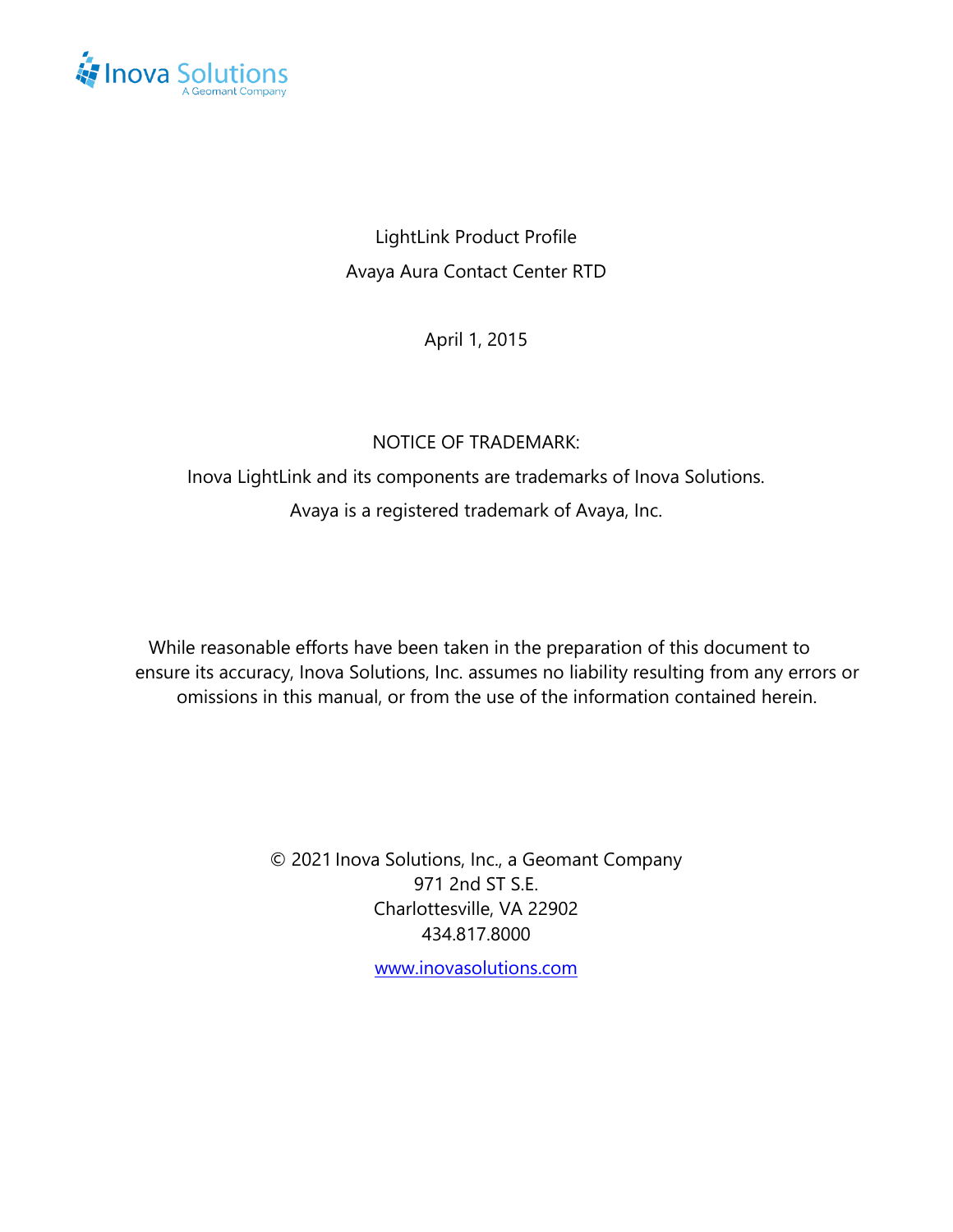## Inova Solutions

## **Table of Contents**

| 2.2. |  |
|------|--|
|      |  |
| 2.4. |  |
|      |  |
|      |  |
| 4.1. |  |
| 4.2. |  |
| 4.3. |  |
|      |  |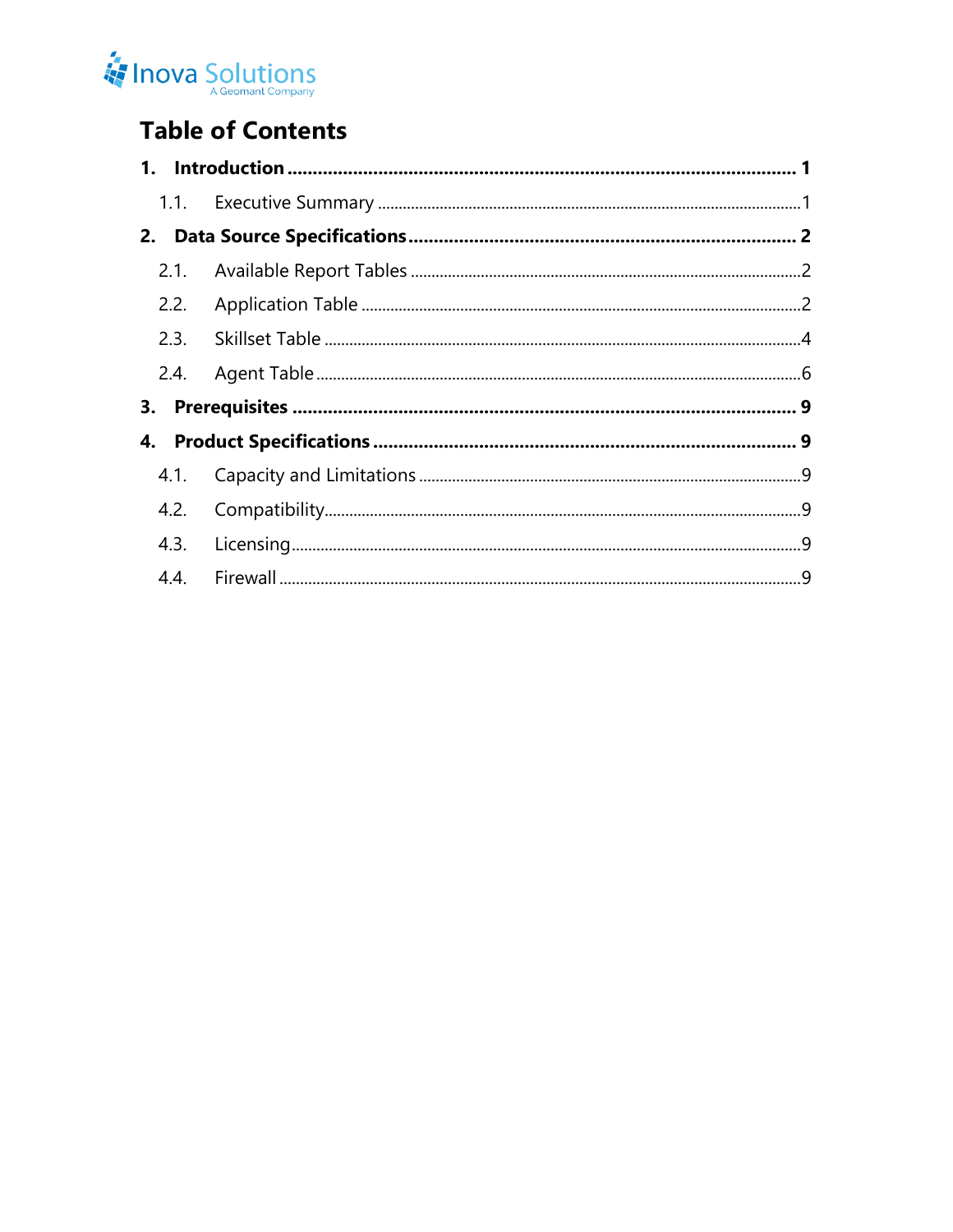

## <span id="page-3-0"></span>**1. Introduction**

Inova Solutions is a global provider of real-time reporting, alerting and display solutions for contact centers. Inova helps customers identify and measure contact center KPIs, quickly react when KPIs fall out of compliance, and gain insight into the relationship between the call center and overall organizational performance.

Inova's contact center solutions are built on Inova LightLink®, a powerful middleware that extracts, calculates, and unifies data from multiple contact center and enterprise operating systems and prepares it for display to an array of output options. Visual output options include LCD and LED digital signage and wallboards, agent desktop applications, and web-based dashboards. LightLink also allows you to program KPI thresholds that trigger an alert, such as a message, text, email, color change, or audio notification, ensuring that you're instantly aware of changing conditions that need your attention. With these capabilities, LightLink-based solutions provide a foundation for contact center performance management by managing your center's data, unifying your reporting, and ensuring the right people receive the right information when and how they want to see it.

Inova's real-time solutions extend Avaya's reporting value and allow you to:

- Deliver unified real-time reporting across Avaya Aura® Call Center Elite and multivendor platforms
- Create custom KPIs that map to your organizational goals
- <span id="page-3-1"></span>• Integrate enterprise data to gauge the impact of your contact center on the top line

#### 1.1. **Executive Summary**

The Inova LightLink interface to Avaya Aura Contact Center (formerly known as Nortel Contact Center Manager Server and Symposium Call Center Server) enables LightLink to retrieve an extensive array of data for real-time processing and display. LightLink can connect to Avaya Aura and many other ACD products in the event of a technology refresh.

Inova LightLink communicates with Avaya Aura CCMS through Avaya Aura's Real-Time Data (RTD) Toolkit. LightLink queries the Avaya Aura tables, located on the CCMS server, using the RTD SDK which encloses an API, via standard TCP/IP connections. This process allows current call data to be displayed on any of the output devices supported by the LightLink system.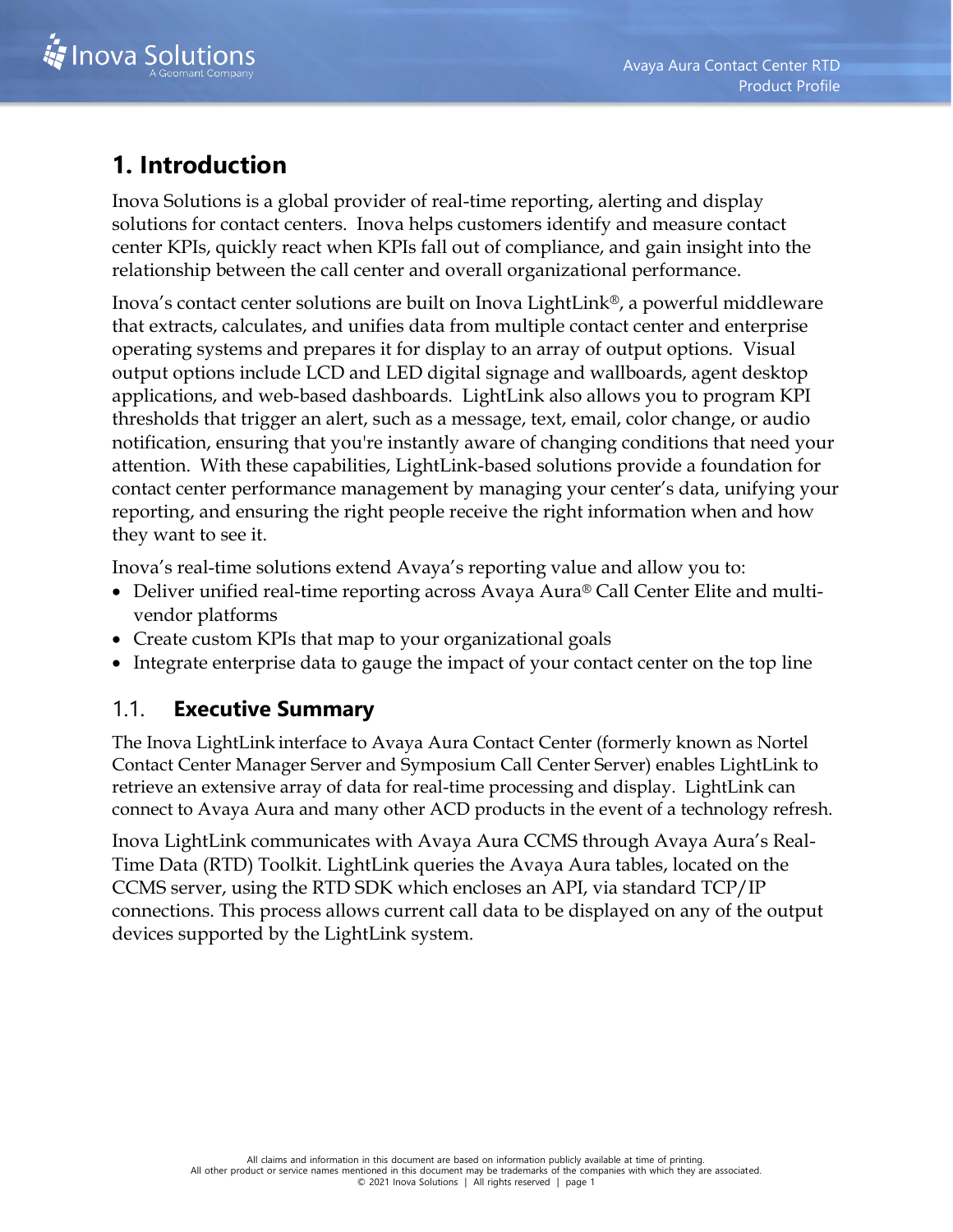

## <span id="page-4-0"></span>**2. Data Source Specifications**

#### <span id="page-4-1"></span>2.1. **Available Report Tables**

The Avaya Aura CCMS v6.4 RTD toolkit can be redistributed by Inova; this is the only toolkit that is supported with LightLink versions 5.11 and newer. Refer to [Figure 1](#page-4-3) for the tables that are available from the RTD interface.

| Interval to date statistics (starting from 100) |         |  |  |
|-------------------------------------------------|---------|--|--|
| Table Name                                      | Table # |  |  |
| Application                                     | 100     |  |  |
| Skillset                                        | 101     |  |  |
| Agent                                           | 102     |  |  |
| Nodal                                           | 103     |  |  |
| IVR.                                            | 104     |  |  |
|                                                 |         |  |  |
| Route                                           | 105     |  |  |
|                                                 |         |  |  |
| <b>Table Name</b>                               | Table # |  |  |
| Application                                     | 106     |  |  |
| Moving window statistics<br>Skillset            | 107     |  |  |
| Agent                                           | 108     |  |  |
| Nodal                                           | 109     |  |  |
| IVR                                             | 110     |  |  |

**Figure 1**

#### <span id="page-4-3"></span><span id="page-4-2"></span>2.2. **Application Table**

The customer must tell Inova if they want to monitor Interval-to-date, Moving Window, or both for their selected data fields.

The following three tables include the data fields commonly monitored by LightLink. However, not all of these data fields in each of these tables are retrieved by the default LightLink configuration; the few data fields NOT retrieved by default have their Descriptions prefaced with an asterisk.

| Column<br>Description                                  | Column ID                                     | Comments                                                            |
|--------------------------------------------------------|-----------------------------------------------|---------------------------------------------------------------------|
| <b>Application ID</b>                                  | NIrtd APPL APPL ID                            | KEY - A unique number to identify an<br>application.                |
| Calls Abandoned <sup>a</sup>                           | NIrtd APPL<br><b>CALLS_ABAN</b>               | Number of calls abandoned                                           |
| <b>Calls Abandoned</b><br>After Threshold <sup>a</sup> | NIrtd APPL CALLS<br><b>ABAN AFT THRESHOLD</b> | Number of calls abandoned after<br>reaching service level threshold |
| <b>Calls Abandoned</b><br>Delaya                       | NIrtd APPL<br>CALLS_ABAN_DELAY                | Total delay of all calls abandoned                                  |
| Calls Answered <sup>a</sup>                            | NIrtd APPL CALLS ANS                          | Number of calls answered                                            |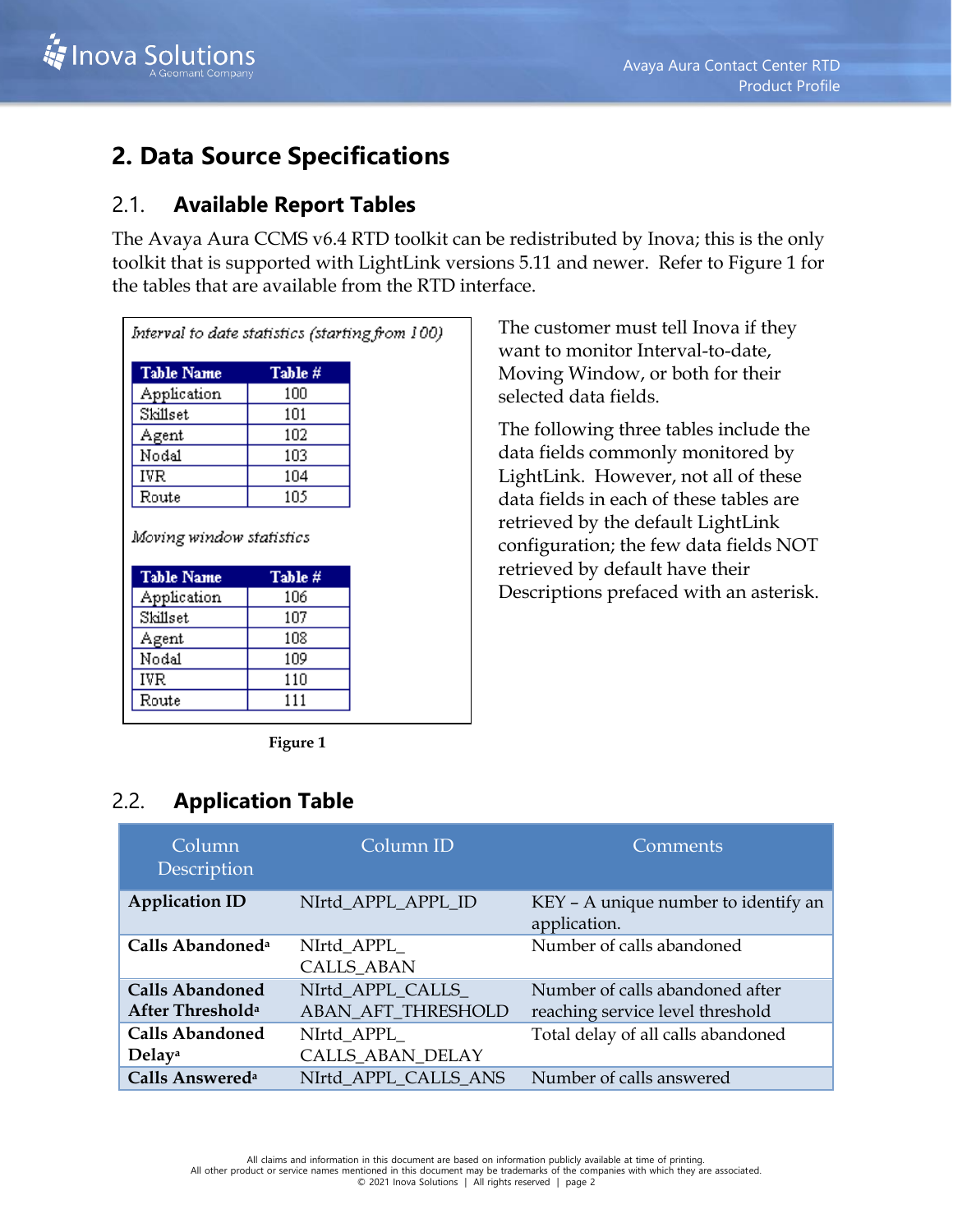

| Column<br>Description                                                                 | Column ID                                                   | Comments                                                                                                                                                                                                                                    |
|---------------------------------------------------------------------------------------|-------------------------------------------------------------|---------------------------------------------------------------------------------------------------------------------------------------------------------------------------------------------------------------------------------------------|
| <b>Calls Answered</b><br>After Threshold <sup>a</sup>                                 | NIrtd_APPL_CALLS_<br>ANS_AFT_THRESHOLD                      | Number of calls answered after<br>reaching service level threshold                                                                                                                                                                          |
| <b>Calls Answered</b><br>Delaya                                                       | NIrtd_APPL_<br>CALLS_ANS_DELAY                              | Total delay of all calls answered                                                                                                                                                                                                           |
| Calls Waiting <sup>a</sup>                                                            | NIrtd_APPL_CALLS_<br><b>WAITING</b>                         | Number of calls currently waiting                                                                                                                                                                                                           |
| Max Waiting Time <sup>a</sup>                                                         | NIrtd_APPL_MAX_<br><b>WAITING_TIME</b>                      | Amount of time the oldest call waiting<br>has been in system                                                                                                                                                                                |
| <b>Waiting Timea</b>                                                                  | NIrtd_APPL_<br><b>WAITING_TIME</b>                          | Total amount of time all calls in the<br>system have been waiting                                                                                                                                                                           |
| <b>Calls Answered</b><br>Delay At Skillset                                            | NIrtd_APPL_CALLS_<br>ANS_DELAY_AT_<br><b>SKILLSET</b>       | Delay of all calls from the time they<br>are queued against the first skillset<br>until they are answered                                                                                                                                   |
| <b>Calls Given</b><br><b>Termination</b><br><b>Treatment</b>                          | NIrtd_APPL_CALLS_<br><b>GIVEN_TERMINATE</b>                 | Calls terminated by: Given Force<br>Busy, Force Overflow, Force<br>Disconnect, Route to, or Default<br>Reached a Non-ISDN trunk while<br>being routed to a remote site<br>Transferred in an IVR session<br>Networked out through MACD queue |
| Calls Offered <sup>a</sup>                                                            | NIrtd_APPL_CALLS_<br><b>OFFER</b>                           | Number of calls offered                                                                                                                                                                                                                     |
| <b>Time Before</b><br><b>Interflow (formerly</b><br><b>Delay Before</b><br>Interflow) | NIrtd_APPL_DELAY_<br><b>BEF_INTERFLOW</b>                   | Amount of time a call spent in the<br><b>Master Application before</b><br>interflowing to Primary Application                                                                                                                               |
| Network Out Callsb                                                                    | NIrtd_APPL_NETWRK_<br><b>OUT_CALLS</b>                      | Number of calls networked out                                                                                                                                                                                                               |
| <b>Network Out Calls</b><br>Abandoned <sup>b</sup><br><b>Network Out Calls</b>        | NIrtd_APPL_NETWRK_<br><b>OUT_ABAN</b><br>NIrtd_APPL_NETWRK_ | Number of outgoing network calls<br>abandoned at destination sites<br>Total delay experienced by                                                                                                                                            |
| <b>Abandoned Delayb</b>                                                               | <b>OUT_ABAN_DELAY</b>                                       | calls that were networked out<br>and abandoned at destination sites                                                                                                                                                                         |
| <b>Network Out Calls</b><br>Answeredb                                                 | NIrtd_APPL_NETWRK_<br><b>OUT_ANS</b>                        | Number of calls networked out and<br>answered                                                                                                                                                                                               |
| <b>Network Out Calls</b><br><b>Answered Delayb</b>                                    | NIrtd_APPL_NETWRK_O<br>UT_ANS_DELAY                         | Total delay experienced by all calls<br>networked out and answered                                                                                                                                                                          |
| <b>Network Out Calls</b><br>Waitingb                                                  | NIrtd_APPL_NETWRK_<br>OUT_CALLS_WAITING                     | Number of local CDN call requests<br>currently waiting at destination site(s)                                                                                                                                                               |
| *Network Out<br><b>Calls Requested</b>                                                | Nlrtd_APPL_NETWRK_<br><b>OUT_CALLS_REQ</b>                  | The number of network calls that<br>were sent to another site                                                                                                                                                                               |

**Table 1: Application Table**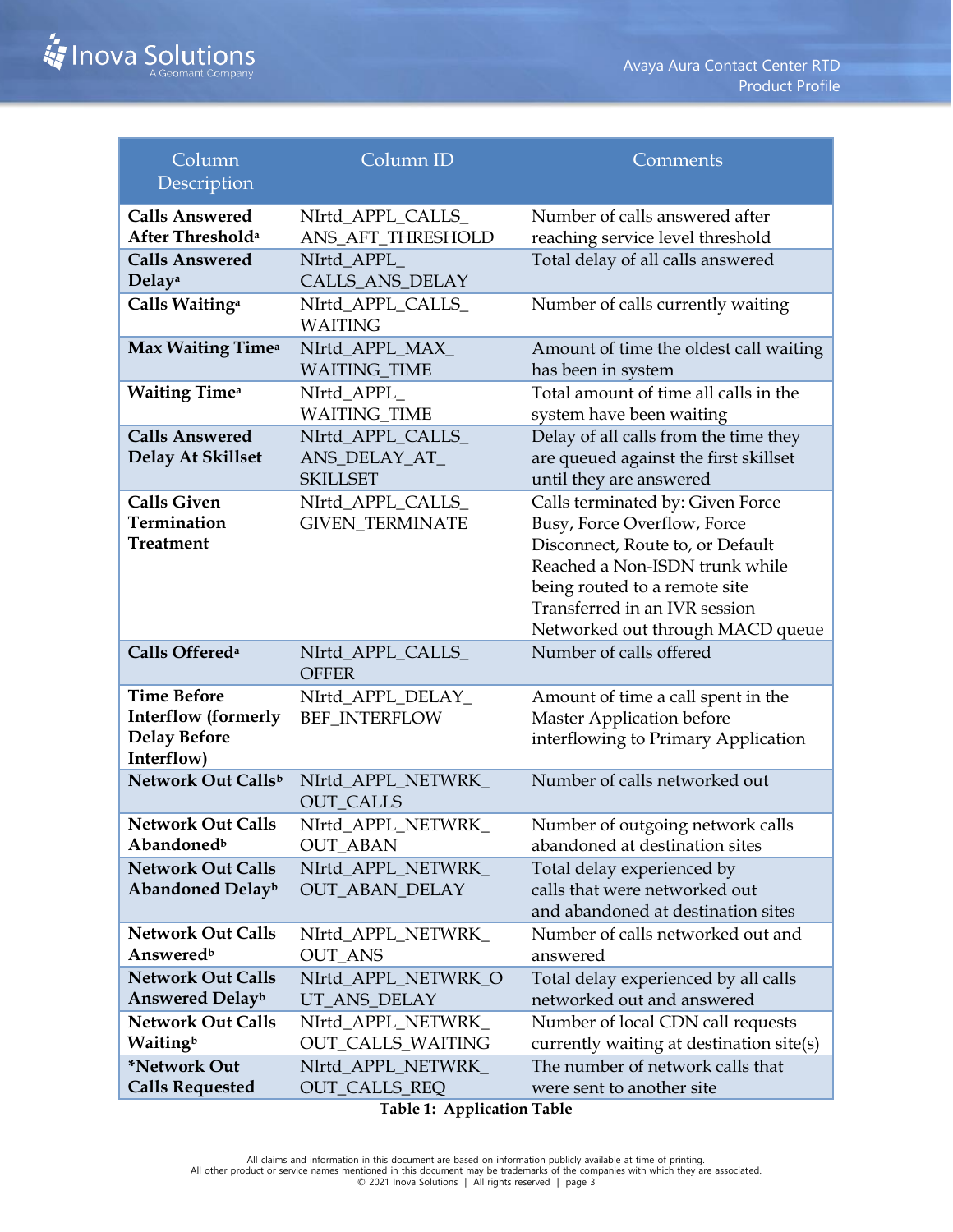<sup>a</sup>*This statistic includes calls that originally entered the Contact Center Manager Server at this site and calls that were received at this site from the Contact Center Network. Delays are calculated from the time the call enters this site if it is a local CDN call or from the time the call is logically queued to this site if it is a network call.*

<sup>b</sup> *Network Out statistics refer to calls that originally entered the Contact Center Manager Server at this site but were sent to another site on the Contact Center network. Delays for Network Out statistics are calculated from the time the call arrives at the source site to the time the call is treated (either answered, abandoned, or terminated) at the destination site.*

#### <span id="page-6-0"></span>2.3. **Skillset Table**

| <b>Column Description</b>                             | Column ID                                                         | Comments                                                                                                              |
|-------------------------------------------------------|-------------------------------------------------------------------|-----------------------------------------------------------------------------------------------------------------------|
| <b>Skillset ID</b>                                    | NIrtd_SKLST_<br>SKILLSET_ID                                       | <b>KEY</b>                                                                                                            |
| <b>Agents Available</b>                               | NIrtd_SKLST_AGENT_<br>AVAIL                                       | Number of agents waiting for a call<br>and logged into this skillset                                                  |
| <b>Agents In Service</b>                              | NIrtd_SKLST_AGENT_<br><b>IN_SERVICE</b>                           | Number of agents logged in for this<br>skillset                                                                       |
| <b>Agents on Skillset</b><br>Calls                    | NIrtd_SKLST_AGENT_<br>ON_ICCM_CALL                                | Number of agents currently on local<br>and network CDN calls queued to<br>this skillset                               |
| <b>Agents Not Ready</b>                               | NIrtd_SKLST_AGENT_<br><b>NOT READY</b>                            | Number of agents currently in the<br>Not Ready state logged into this<br>skillset                                     |
| <b>Calls Waiting</b>                                  | NIrtd_SKLST_CALL_<br><b>WAIT</b>                                  | Number of calls waiting for an<br>agent in this skillset                                                              |
| <b>Longest Waiting Time</b><br><b>Since Last Call</b> | NIrtd_SKLST_<br>LONGEST_WAIT_<br>TIMES_SINCE_LAST_<br><b>CALL</b> | Longest wait time for all idle agents<br>waiting to answer a call in this<br>skillset                                 |
| <b>Max Waiting Time</b>                               | NIrtd_SKLST_MAX_<br><b>WAIT_TIME</b>                              | Amount of time oldest call<br>currently waiting has been in<br>skillset                                               |
| <b>Waiting Time</b>                                   | NIrtd_SKLST_TOT_<br><b>WAIT_TIME</b>                              | Total time all currently waiting calls<br>in the skillset have been waiting                                           |
| <b>Expected Wait Time</b>                             | NIrtd_SKLST_EXPECT_<br><b>WAIT_TIME</b>                           | Time a new call is expected to wait<br>before being answered by an agent<br>with this skillset                        |
| <b>Calls Answered After</b><br><b>Threshold</b>       | NIrtd_SKLST_CALL_<br>ANS AFT<br><b>THRESHOLD</b>                  | Number of calls answered after<br>waiting equal to or longer than the<br>Service Level Threshold for this<br>skillset |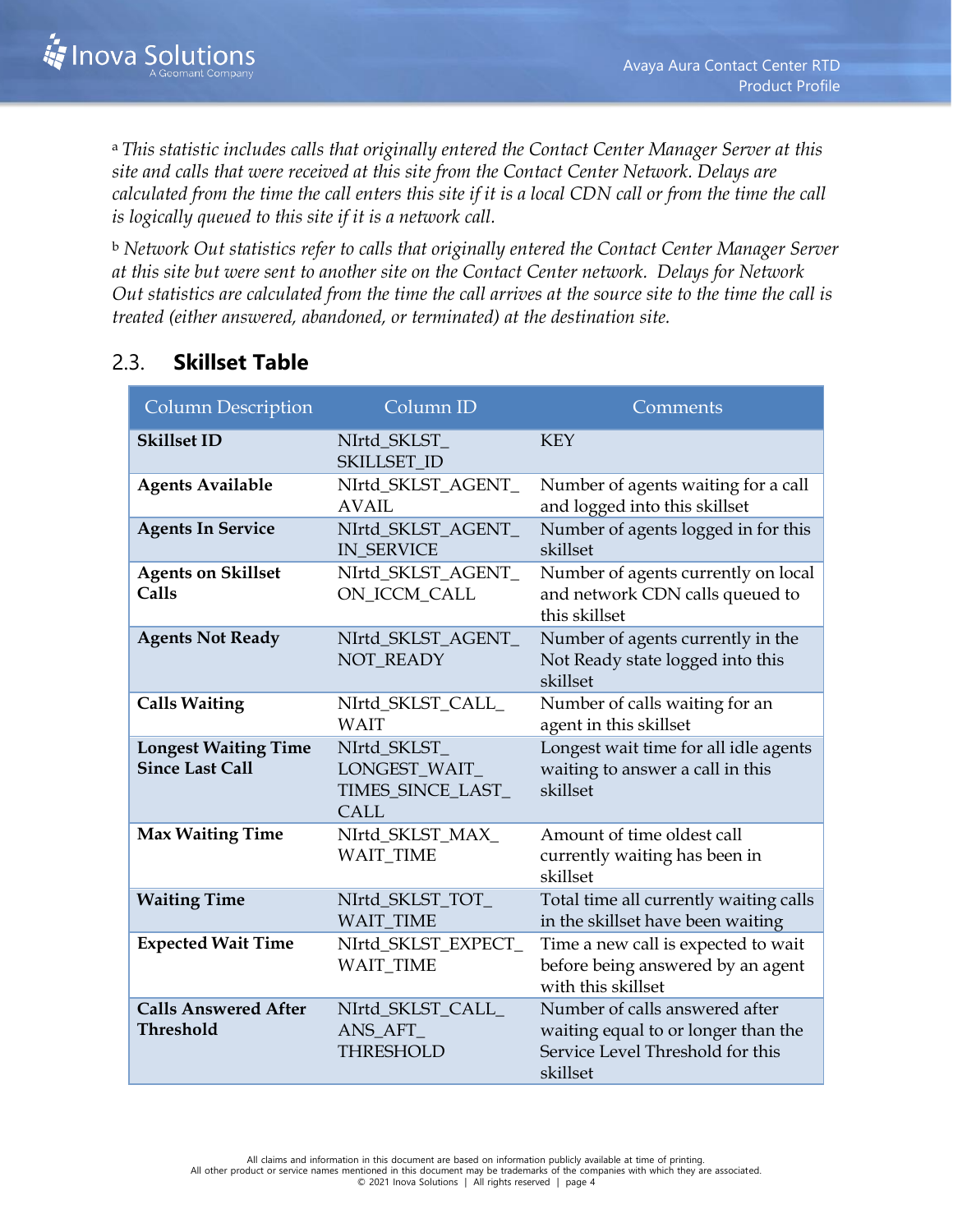| <b>Column Description</b>                         | Column ID                                            | Comments                                                                                                                                                                          |
|---------------------------------------------------|------------------------------------------------------|-----------------------------------------------------------------------------------------------------------------------------------------------------------------------------------|
| <b>Longest Waiting Time</b><br><b>Since Login</b> | NIrtd_SKLST_<br>LONGEST_WAIT_<br>TIMES_SINCE_LOGIN   | Longest waiting time of all idle<br>agents who are currently waiting to<br>answer calls for this skillset; this<br>time is since login                                            |
| <b>Agents on DN Calls</b>                         | NIrtd_SKLST_AGENT_<br>ON_DN_CALL                     | Number of agents logged in for this<br>skillset on a DN call                                                                                                                      |
| <b>Skillset State</b>                             | NIrtd SKLST<br>SKILLSET_STATE                        | State of the skillset (In Service or<br>Out of Service)                                                                                                                           |
| <b>Agents Unavailable</b>                         | NIrtd_SKLST_AGENT_<br><b>UNAVAILABLE</b>             | Number of agents currently<br>unavailable to take calls, based on:<br>(#Agents in service) - (#Agents<br>Available)                                                               |
| <b>Network Calls Waiting</b>                      | NIrtd_SKLST_<br>NETWRK_CALL_<br><b>WAIT</b>          | Number of incoming network CDN<br>calls currently waiting at this<br>skillset                                                                                                     |
| <b>Network Calls</b><br>Answered                  | NIrtd_SKLST_<br>NETWRK_CALL_ANS                      | Number of incoming network CDN<br>calls answered by an agent assigned<br>to this skillset                                                                                         |
| <b>Total Calls Answered</b><br><b>Delay</b>       | NIrtd_SKLST_TOT_<br><b>ANS_DELAY</b>                 | Total delay experienced by calls<br>answered by an agent in this skillset<br>from the time they were queued<br>until they were answered (not<br>applicable to ACD and NACD calls) |
| <b>Total Calls Answered</b>                       | NIrtd_SKLST_TOT_<br>CALL_ANS                         | Total calls answered by an agent<br>within this skillset                                                                                                                          |
| <b>Agent On Network</b><br><b>Skillset Call</b>   | NIrtd_SKLST_AGENT_<br>ON_NETWRK_ICCM_<br><b>CALL</b> | Number of agents who are logged<br>in for this Skillset and are currently<br>handling network CDN calls<br>assigned to this skillset                                              |
| <b>Agent On Other</b><br><b>Skillset Call</b>     | NIrtd_SKLST_AGENT_<br>ON_OTHER_ICCM_<br>CALL         | Number of agents who are logged<br>in for this skillset but are active on<br>other skillsets' calls                                                                               |
| <b>Agent On ACD-DN</b><br>Call                    | NIrtd_SKLST_AGENT_<br>ON_ACD_CALL                    | Number of agents who are logged<br>in for this Skillset but are currently<br>handling ACDDN calls                                                                                 |
| <b>Agent On NACD-DN</b><br>Call                   | NIrtd_SKLST_AGENT_<br>ON_NACD_CALL                   | Number of agents who are logged<br>in for this Skillset but are currently<br>handling NACD-DN calls                                                                               |
| <b>Calls Offered</b>                              | NIrtd_SKLST_CALL_<br><b>OFFERED</b>                  | Number of calls queued to this<br>skillset; they might or might not be<br>answered by this skillset                                                                               |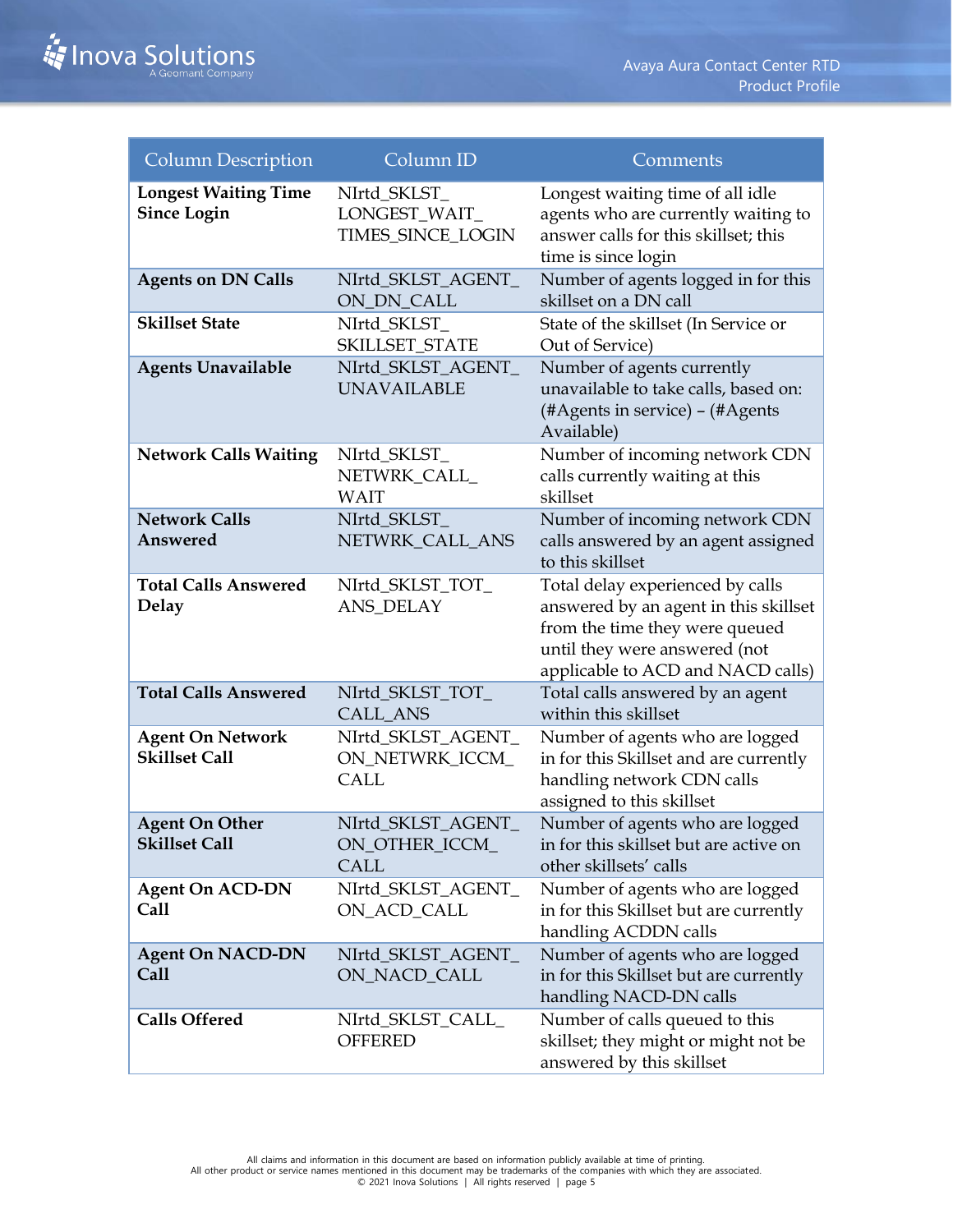| <b>Column Description</b>              | Column <sub>ID</sub>                                          | Comments                                                                                                                                                                          |
|----------------------------------------|---------------------------------------------------------------|-----------------------------------------------------------------------------------------------------------------------------------------------------------------------------------|
| *Network Calls<br><b>Offered</b>       | Nlrtd_SKLST_<br>NETWRK_CALL_<br><b>OFFERED</b>                | The number of incoming network<br>CDN calls queued to this skillset                                                                                                               |
| SkillsetAbandon                        | NIrtd_SKLST_CALL_<br><b>ABANDON</b>                           | Number of calls that were<br>abandoned by callers while being<br>queued to this skillset                                                                                          |
| SkillsetAbandonDelay                   | NIrtd_SKLSET_CALL_<br><b>ABANDONDELAY</b>                     | Amount of delay experienced by<br>calls that were abandoned by callers<br>while being queued to this skillset;<br>the time from when the call was<br>queued until it was dequeued |
| SkillsetAbandonDelay<br>AfterThreshold | NIlrtd_SKLSET_CALL_<br>ABANDONDELAY_<br><b>AFTERTHRESHOLD</b> | Number of calls whose<br>SkillsetAbandonDelay values were<br>greater than or equal to the service<br>level threshold                                                              |
| Queued Call Answered                   | NIrtd_SKLSET_<br><b>QUEUED_CALL_ANS</b>                       | The number of queued calls that<br>were answered for the skillset<br>within the last interval-to-date or<br>moving window                                                         |

**Table 2: Skillset Table**

#### <span id="page-8-0"></span>2.4. **Agent Table**

| <b>Column Description</b>   | Column ID                                   | Comments                                                                        |
|-----------------------------|---------------------------------------------|---------------------------------------------------------------------------------|
| <b>Agent ID</b>             | NIrtd AGENT AGENT<br>- ID                   | A unique number to identify an<br>agent. String value, KEY                      |
| State <sup>a, c</sup>       | NIrtd AGENT STATE                           | State the agent is currently in; see<br>below for complete description          |
| <b>Supervisor ID</b>        | NIrtd_AGENT_<br>SUPERVISOR ID               | Byte (17) String                                                                |
| <b>Time In State</b>        | NIrtd AGENT TIME<br><b>IN STATE</b>         | Total time agent has been in the<br>indicated state (excluding DN states)       |
| <b>Answering Skillset</b>   | NIrtd_AGENT_ANS_<br><b>SKILLSET</b>         | ID of the skillset in which the agent<br>is currently answering a skillset call |
| <b>DN In Time In State</b>  | Nlrtd_AGENT_DN_IN_<br>TIME_IN_STATE         | Length of time the agent has been<br>answering incoming DN calls                |
| <b>DN Out Time In State</b> | Nlrtd_AGENT_DN_<br><b>OUT_TIME_IN_STATE</b> | Length of time agent has been<br>making outgoing DN calls                       |
| <b>Supervisor User ID</b>   | NIrtd_AGENT_<br>SUPERVISOR USER<br>ID       | BYTE (16) Buffer                                                                |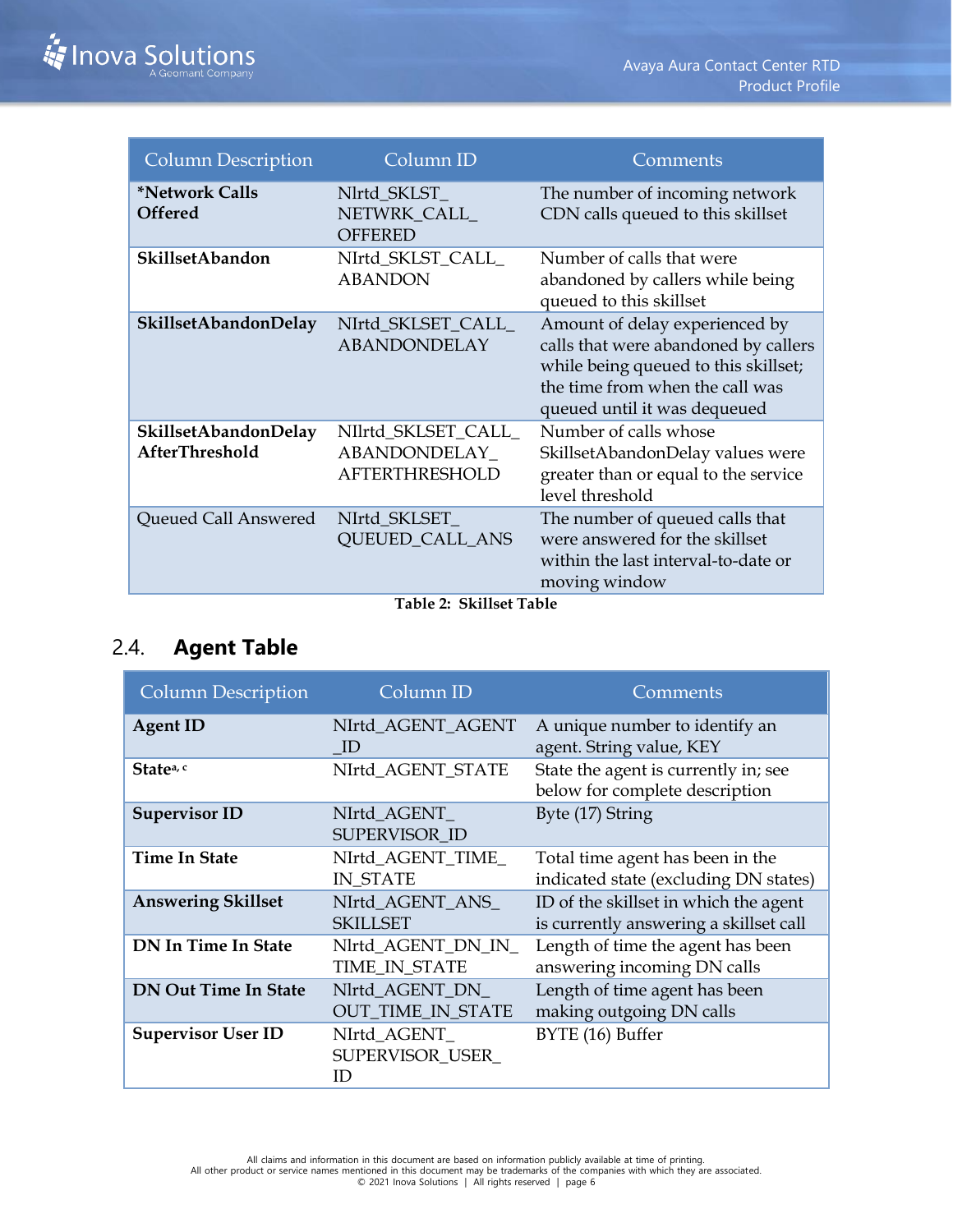| <b>Column Description</b>                                                              | Column ID                               | Comments                                                                                                            |
|----------------------------------------------------------------------------------------|-----------------------------------------|---------------------------------------------------------------------------------------------------------------------|
| <b>Position ID</b>                                                                     | NIrtd_AGENT_<br>POSITION_ID             | Unique identifier of the agent's<br>position ID                                                                     |
| <b>Not Ready Reason</b><br><b>Code High and Not</b><br><b>Ready Reason Code</b><br>Low | Nlrtd_AGENT_NOT_<br><b>READY_REASON</b> | Not Ready Reason Code entered by<br>the agent                                                                       |
| *DN Out Call Number<br>High and DN Out Call<br><b>Number Low</b>                       | Nlrtd_AGENT_DN_<br><b>OUT_CALL_NUM</b>  | The DN number dialed by an agent                                                                                    |
| <b>Skillset Calls</b><br>Answered                                                      | Nlrtd_AGENT_SKLST_<br><b>CALL_ANS</b>   | Number of local and incoming<br>network CDN calls answered by an<br>agent                                           |
| <b>DN InCall Answered</b>                                                              | Nlrtd_AGENT_DN_IN_<br><b>CALL_ANS</b>   | Number of DN calls answered by an<br>agent                                                                          |
| <b>DN OutCall Made</b>                                                                 | Nlrtd_AGENT_DN_<br>OUT_CALL_            | Number of DN calls made by an<br>agent                                                                              |
| *Answering<br>Application                                                              | Nlrtd_AGENT_ANS_A<br>PP                 | A unique number to identify an<br>application                                                                       |
| <b>Answering CDN Low</b><br>and Answering CDN<br>High                                  | Nlrtd_AGENT_ANS_C<br><b>DN</b>          | A special directory number that<br>allows incoming calls to be queued at<br>a CDN when they arrive at the<br>switch |
| *Answering DNIS Low<br>and Answering DNIS<br>High                                      | Nlrtd_AGENT_ANS_D<br><b>NIS</b>         | The phone number dialed by the<br>incoming caller                                                                   |

#### **Table 3: Agent Table**

<sup>a</sup>DMS connectivity differences: The following states are not available for DMS connectivity because hold event and consultation event are not reported:

- Consultation with out caller
- CDN call on hold and DN In/Out call on hold
- CDN call on hold and DN In/Out call active and on hold
- ACD call on hold and DN In/Out call active and on hold
- Not Ready and DN In/Out call on hold and active

The following agent state combinations are only valid for DMS connectivity because agents can be shown talking (active) on both the SDN and the In calls key (hold events are not reported by the DMS Interface):

- CDN call active and DN In/Out call active
- ACD call active and DN In/Out call active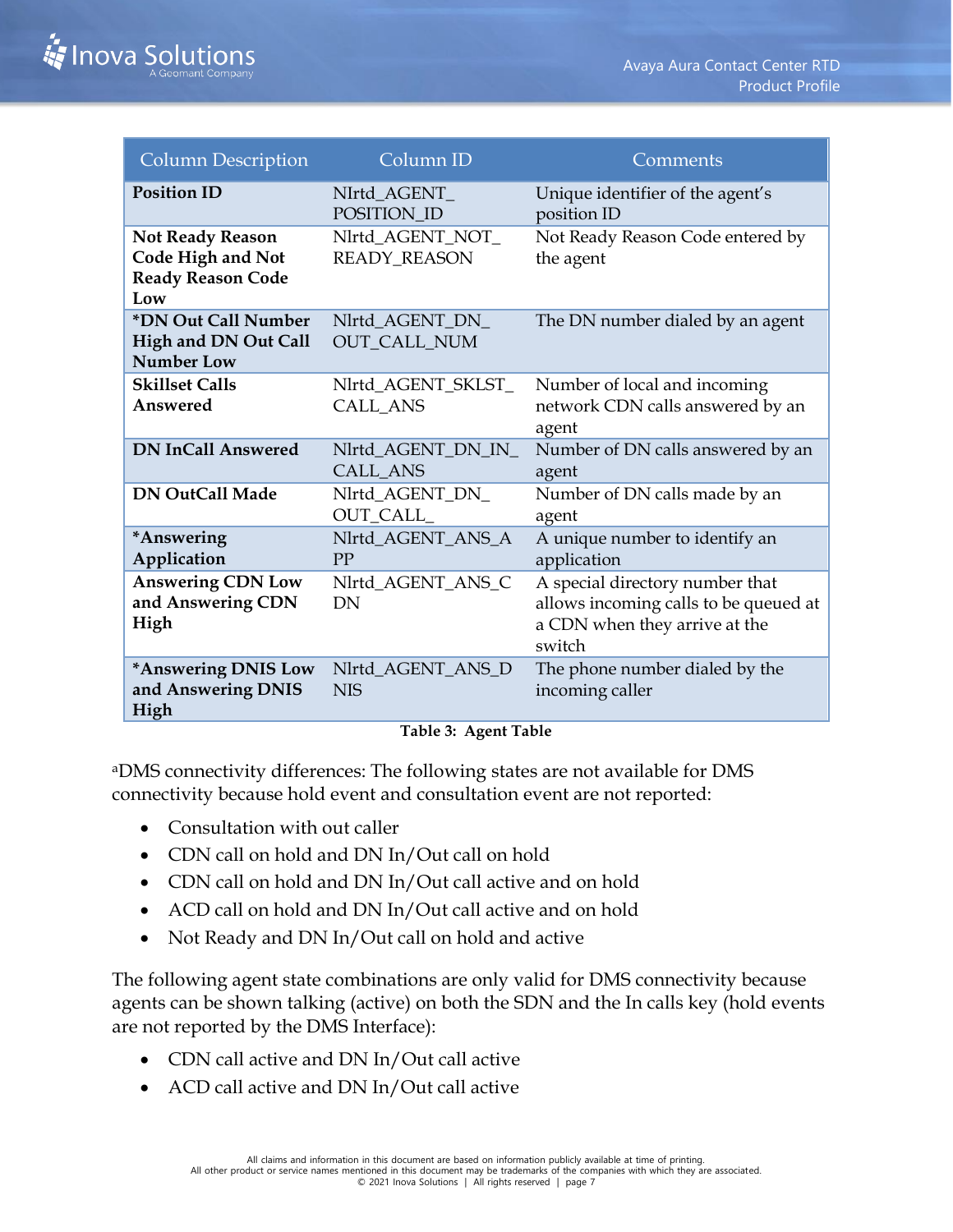Agent is shown as DN Out Call active, by only pressing the acquired SDN key. Agent is not shown on DN call if any of the non-acquired SDN keys are used.

<sup>b</sup>For M1 connectivity, an agent can be assigned multiple DN keys. Therefore an agent can be in a state that they are answering a DN call as well as placing another DN call on hold.

<sup>c</sup>Possible values of "State" for agents:

- Undefined the stat of agent is unknown
- Busy
- Not Ready Not Ready key activated
- Waiting for CDN call
- Reserved for a call
- Skillset call active
- NACD call active
- ACD call active
- DN In/Out call active
- CDN call on hold
- NACD call on hold
- ACD call on hold
- DN In/Out call on hold
- DN In/Out call on hold and active<sup>b</sup>
- CDN call active and DN In/Out call on hold
- NACD call active and DN In/Out call on hold
- ACD call active and DN In/Out call on hold
- CDN call on hold and DN In/Out call active
- CDN call on hold and DN In/Out call on hold
- CDN call on hold and DN In/Out call active and on hold
- NACD call on hold and DN In/Out call active
- NACD call on hold DN In/Out call active and on hold
- ACD call on hold and DN In/Out call active
- ACD call on hold DN In/Out call on hold
- ACD call on hold DN In/Out call active and on hold
- Not Ready and DN In/Out call active
- Not Ready and DN In/Out call on hold
- Not Ready and DN In/Out call on hold and active
- Consultation with out caller
- CDN call presented
- Emergency
- Walkaway or Walkaway combination with other states

There are three additional tables available in the Avaya Aura Contact Center RTD interface which we do not typically report: the Nodal table, IVR table, and Route table. Since they are not typically used in LightLink installs, their contents will not be covered in this document. Please refer to Avaya's document "Avaya Aura Contact Center RTD API Programmers Guide" for the data reported from those tables.